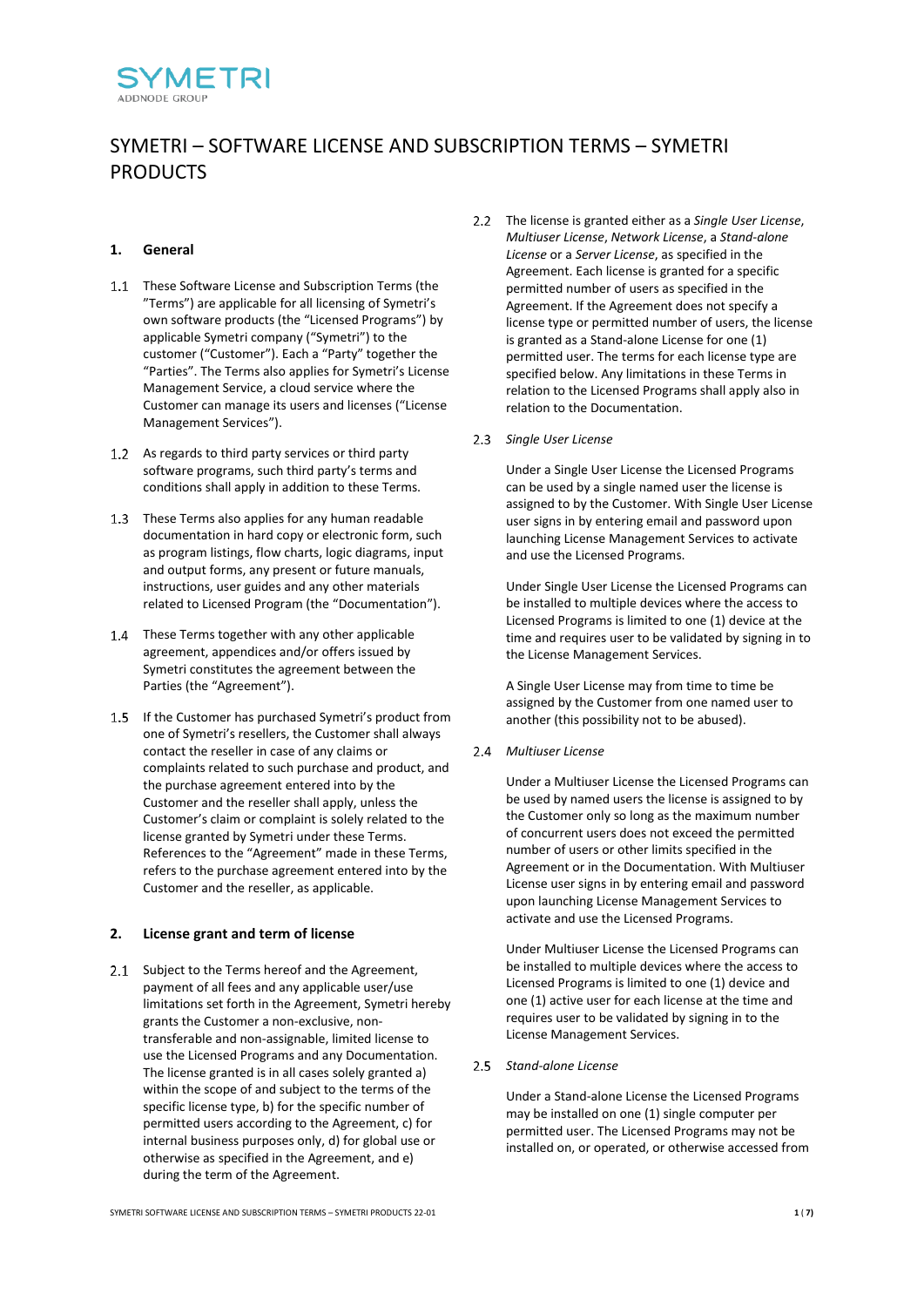or through any other computer (e.g. through a network of any kind).

The Customer may also install a single additional copy of such Licensed Programs on one (1) additional computer in accordance with above provided that (i) such additional copy of the Licensed Products is accessed solely by the same person as the primary copy; (ii) such person accesses the additional copy solely to perform work while away from that person's usual work location; and (iii) the primary version and additional copy are not accessed at the same time.

#### *Network License*

Under a Network License the Customer may permit access to Licensed Programs on multiple computers and devices, on a networked basis, only so long as the maximum number of concurrent users does not exceed the permitted number of users or other limits specified in the Agreement or in the Documentation.

The Customer may also install the Licensed Programs on a backup server, provided that the Customer may only access the Licensed Programs on the backup server during the time period when, and solely for as long as, the primary installed copy of the Licensed Programs is inoperable and only subject to the same terms and conditions as are applicable to the primary installed copy.

*Server License*

Under a Server License the Customer is allowed to use the server based Licensed Programs specified in the Agreement on one application server environment at a time.

- 2.8 The Licensed Programs may only be used by users that are employed by the Customer. Provided that the Customer assumes full liability for the use of the Licensed Programs by an individual that acts as a contractor working for the Customer (such as a consultant etc.), the Licensed Programs may also be used by such a user. The right of use is intended solely for the Customer's internal operations.
- 2.9 A license is either (a) purchased or (b) rented on a term basis, as specified in the Agreement. All license rights are granted subject to the terms and conditions of these Terms and the payment of all applicable license fees. The Customer shall pay Symetri the fees, charges and other amounts specified in the Agreement.

# <span id="page-1-0"></span>**3. License Management Services and other services**

3.1 As specified in the Agreement or otherwise provided by Symetri, Symetri also grants the Customer a right to use the License Management Services. The License Management Services is a self-service portal where

the Customer can assign licenses for the users, activate and inactive users and manage its licenses for the Licensed Programs applicable.

- 3.2 Customer is solely responsible for all assignments, activations or inactivations or other actions taken by Customer in the License Management Services.
- What is said in these Terms relating to the Licensed Programs shall (as applicable) apply also in relation to the License Management Services. The License Management Services are provided "as is" and is hosted and supported by Symetri and/or its partners and may from time to time be updated and changed by Symetri.
- Symetri may from time to time offer third party services or third party software programs as a part of the Licensed Programs. In such case the Customer may have to accept the license terms of such third party service or license in order to use the service or program. Symetri provides such third party products or services "as is" without any responsibility what so ever for the Customer's use of such services or programs, and may at any time change or discontinue to offer such services or programs.

## **4. Subscription and Support**

- 4.1 Subscription is included in the Customer's license of the Licensed Programs for one (1) year when the Customer has purchased the license or for the term of the Agreement when the Customer is renting the license. For the purchased license the subscription can be extended after the first year by paying an annual maintenance fee. Subscription includes free updates and new software versions and releases of Licensed Program and any Documentation.
- 4.2 Subscription also includes fixes for the standard products of the Licensed Programs and such fixes will normally be provided as part of the new versions. Any such new updates, new versions and releases are regarded as a part of the Licensed Programs. For fixes and updates to customized versions of the Licensed Programs and/or any installation or configuration work Symetri will charge the Customer according to Symetri's terms and conditions for consulting services.
- 4.3 Symetri offers support subject to separate Support Terms.

#### **5. Access to Licensed Programs and Delivery**

- Symetri will make the Licensed Programs and any Documentation available to the Customer, e.g. by download.
- 5.2 The Licensed Programs are delivered when made available to the Customer for download.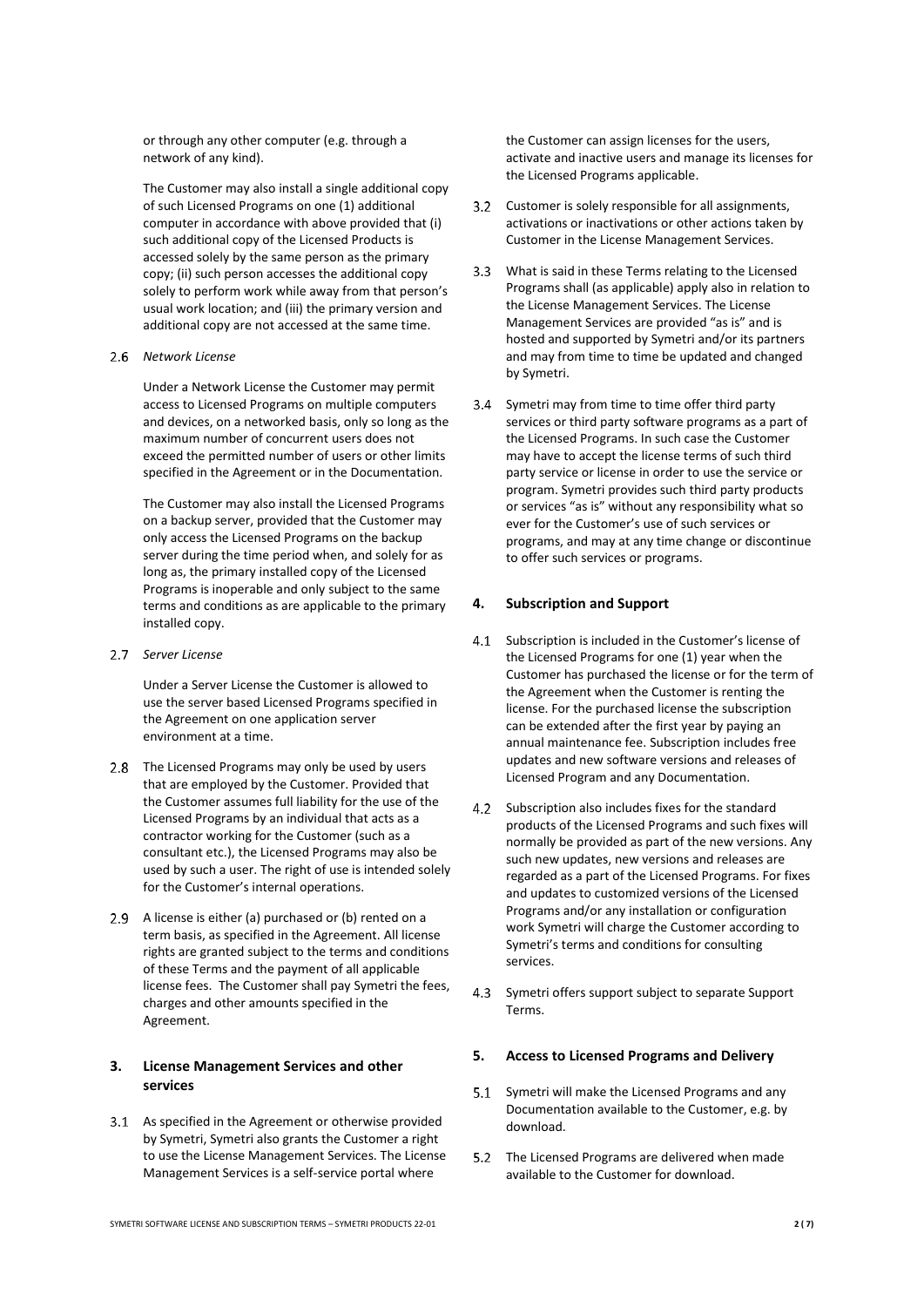- 5.3 Installation and setup of the Licensed Programs and any Documentation may only be provided by Symetri subject to a separate written agreement between Symetri and the Customer.
- Symetri is not responsible for obtaining or maintaining any export license(s) that may be required for delivery.

#### <span id="page-2-0"></span>**6. Restricted use of the Licensed Programs**

- 6.1 The Customer shall only use the Licensed Programs for the agreed and intended use and in accordance with any Documentation and other instructions from Symetri.
- <span id="page-2-2"></span><span id="page-2-1"></span>The Customer shall not use or permit or encourage a third party to use the Licensed Programs in violation of these Terms and shall be liable for any of its user's use of the Licensed Programs. Especially the Customer shall not;
	- (a) let any person other than the permitted users or, in case of a Single User License or Multiuser License, the named user(s) use the Licensed Programs;
	- (b) itself or with the assistance of third parties, examine, copy, reproduce, translate, decompile, repair, reverse engineer or modify the Licensed Programs or any Documentation except to the extent required to obtain interoperability with other independently created software or as otherwise permitted by mandatory law;
	- (c) merge (in whole or in part), bundle or distribute the Licensed Programs or any Documentation together with other software.
- The number of permitted users may never be exceeded. The Customer shall immediately report to Symetri if the Customer needs to expand the number of permitted users.
- 6.4 Should the Customer not comply with the provisions of this clause [6,](#page-2-0) Symetri assumes no responsibility or liability whatsoever for such adverse effects in relation to the Licensed Programs which actually or potentially occur as a consequence of such breach of the Customer's obligations under these Terms. Furthermore, Symetri shall not assume any responsibility for any adverse effects in relation to the Licensed Programs resulting due to the Customer itself or with the assistance of third parties exercises its legal rights as mentioned in claus[e 6.2](#page-2-1)[\(b\)](#page-2-2) above.

#### **7. Fees and Payment**

7.1 The Customer shall pay Symetri the fees, charges and other amounts specified in the Agreement. If the Parties have not agreed about any price in writing for a specific service or product Symetri's from time to time applicable standard fees and prices shall apply.

- 7.1 The prices are adjusted annually, as from the start of a new calendar year, in accordance with the changes in the applicable index as stated on Symetri's website, se[e https://www.symetri.com/about-symetri/terms](https://www.symetri.com/about-symetri/terms-and-conditions/)[and-conditions/](https://www.symetri.com/about-symetri/terms-and-conditions/) if not informed otherwise by Symetri.
- 7.2 Symetri may at any time adjust any prices subject to changes in regulations, taxes, fees or similar circumstances beyond Symetri's control. Symetri may also adjust any prices for third party products or services in case such third party adjusts its prices. Any such price adjustment shall have effect one (1) month after the date Symetri's notice was sent.
- 7.3 Any prices are exclusive of a) VAT and other applicable taxes and duties (which shall be paid by the Customer in the manner and at the rate prescribed by law), and b) delivery, packaging, packing, shipping, carriage, insurance, travel, hotel and subsistence costs of materials and external services (which may be charged to the Customer at cost unless the Agreement provides otherwise).
- Payment shall be made within thirty (30) days of the date of invoice. In case of late payment Symetri may, without prejudice to any other right or remedy available to Symetri, charge interest on the unpaid amount and collection charges in accordance with the applicable statutory rate. Symetri shall also have the right to a) decline to supply any products and services to the Customer, b) cancel the Agreement or treat the Agreement as having been cancelled by the Customer, and c) claim compensation for any loss or damage of any kind due to such late payment and/or cancellation of Agreement.

# **8. Audit**

- Symetri shall have the right, at any time during the term of the Agreement and for a period of one (1) year thereafter, to have an independent audit firm selected by Symetri perform an audit to determine and verify that the Licensed Programs and any Documentation are used in compliance with the Agreement including these Terms. Any such audit will be conducted during normal business hours in a manner so as not to unreasonably interfere with the Customer's normal operations.
- 8.2 The audit will be conducted at Symetri's expense, unless the audit reveals an underpayment of license fees for the relevant period and/or if the audit reveals that Single User License or Multiuser License has been used by any other person than a named user in which case the Customer shall reimburse Symetri for all reasonable costs and expenses incurred by Symetri in connection with such audit, together with any applicable license fees. The Customer shall cooperate with any audit firm selected by Symetri and, inter alia,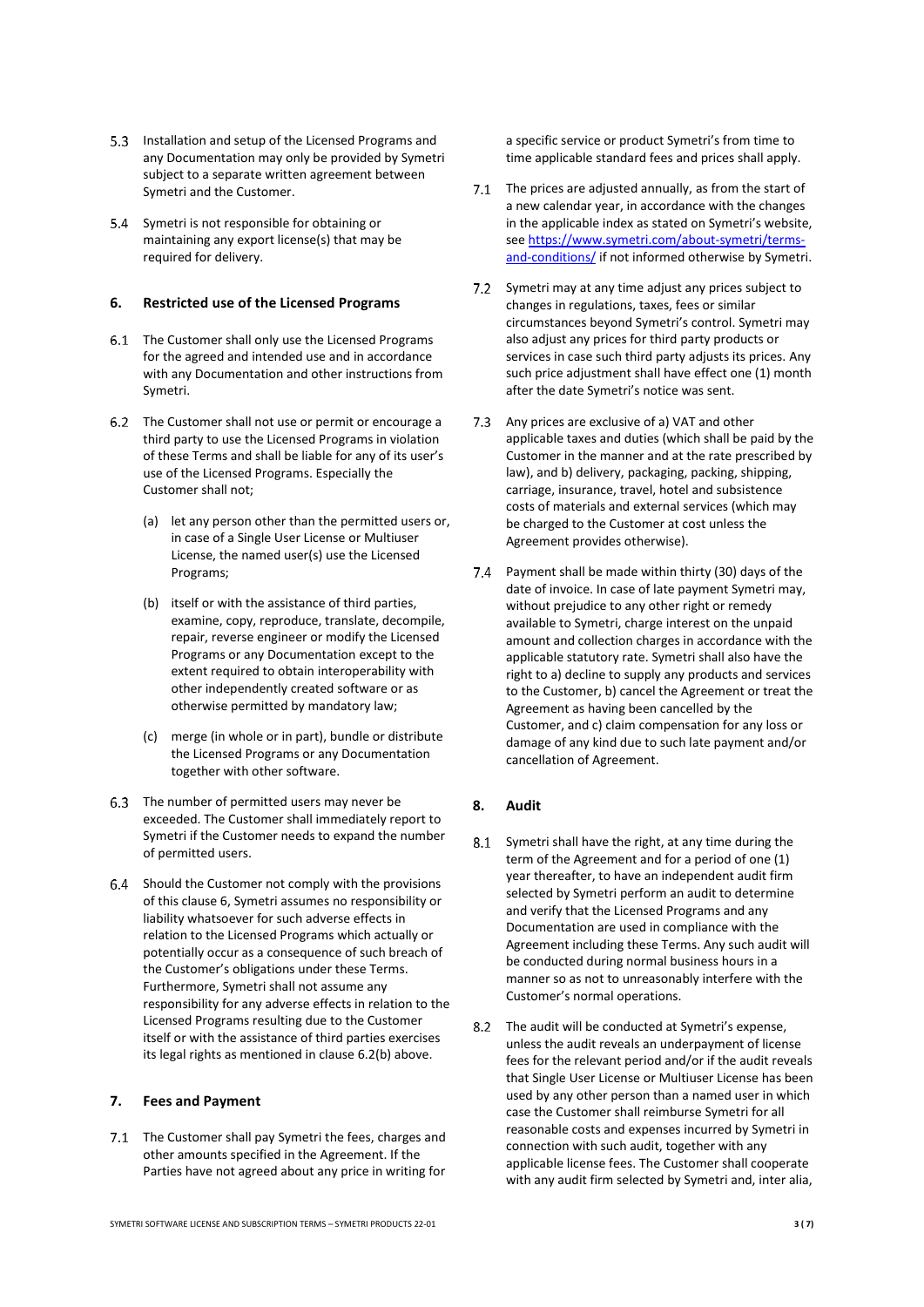grant such audit firm access to the Customer's premises.

#### <span id="page-3-4"></span>**9. Confidentiality**

- <span id="page-3-0"></span>9.1 The content of the Agreement shall at all times be kept strictly confidential and not be disclosed to any third party without the prior written consent of the other Party (such consent not to be unreasonably withheld).
- <span id="page-3-1"></span>9.2 All information, whether oral or written or in visual, electronic or tangible form, regarding or otherwise relating to a Party, any of its affiliate or to any of their affairs or other business matters, which has been disclosed or may be disclosed to the other Party (the "Receiving Party") or which the Receiving Party has or may otherwise become aware of in connection with the preparation, negotiation, entry into or performance of the Agreement, shall at all times be kept strictly confidential by the Receiving Party and not be used by it for any other purpose than the performance or enforcement of the Agreement nor be disclosed by it to any third Party without the prior written consent of the other Party (such consent not to be unreasonable withheld).
- 9.3 The restrictions in clause [9.1](#page-3-0) an[d 9.2,](#page-3-1) respectively, shall not apply to information:
	- (a) to the extent reasonably necessary to be used or disclosed by the Receiving Party in order for it to secure its interests against the other Party in connection with a dispute, controversy or claim arising out of or in connection with the Agreement or to otherwise enforce its rights under that Agreement;
	- (b) that were at the time of its disclosure or which becomes thereafter generally available to the public otherwise than as a consequence of a breach by the Agreement;
	- (c) that were already known to the Receiving Party or otherwise in its possession prior to the time of its disclosure;
	- (d) that were obtained by the Receiving Party in good faith without restriction from a third party; or
	- (e) that the Receiving Party is required to disclose by law or any governmental or other regulatory authority or by any applicable contract or regulations of any applicable stock exchange or other market place.

The Party using or disclosing any information or documentations with reference to any of these exceptions bears the burden of proof to establish that the relevant exception applies.

#### **10. Use of Data**

- <span id="page-3-2"></span>10.1 Under this Agreement Symetri has the right to collect and use technical information gathered from the Customer and/or its users in order to facilitate the functionality, identify support needs and improve the Licensed Programs. The technical information collected by Symetri may in some instances contain personal data. Symetri only process personal data in accordance with applicable EU data protection laws, and only to the extent necessary to fulfil the purposes of the collection.
- 10.2 When Symetri provides a license to the Customer and process personal data as described in claus[e 10.1](#page-3-2) Symetri will not process personal data as a processor. When providing the License Management Services Symetri is processing personal data on behalf of the Customer and a separate Data Processing Agreement is hereby agreed between the Parties as a part of the Agreement. If Symetri process personal data in other cases, the Parties may enter into a separate Data Processing Agreement.

## **11. Intellectual Property Rights**

- 11.1 Any and all intellectual property rights to the Licensed Programs and any Documentation are owned by Symetri and, as the case may be, Symetri's suppliers. Except only as expressly stated herein, the Customer is not granted any license, right or franchise with respect of the Licensed Programs or any part thereof.
- 11.2 Unauthorized use or copy of the Licensed Programs constitutes unlawful infringement of intellectual property rights and may lead to liability for damages and other remedies in accordance with the legislation in force and/or the Agreement including these Terms.

#### **12. Infringement of Intellectual Property Rights**

<span id="page-3-3"></span>12.1 Subject to the limitation of liability defined in Clause [14,](#page-5-0) Symetri undertakes to defend, indemnify and hold harmless the Customer from and against any and all damages, costs and expenses payable by the Customer incurred as a result of any claim, suit or proceeding brought against the Customer based on the allegation that the use of the Licensed Programs constitutes an infringement of any intellectual property rights; provided that Symetri has been notified without undue delay in writing of such claim, suit or proceeding and given authority, reasonable information, and assistance (to a reasonable extent by the Customer and at Symetri's expense) to settle the claim or control the defence of any suit or proceeding. In the event and to the extent Symetri does not initiate and proceed with a defence in a professional manner, the Customer may take all necessary steps, at the expense of Symetri, to defend and settle the claim, in which case the Customer will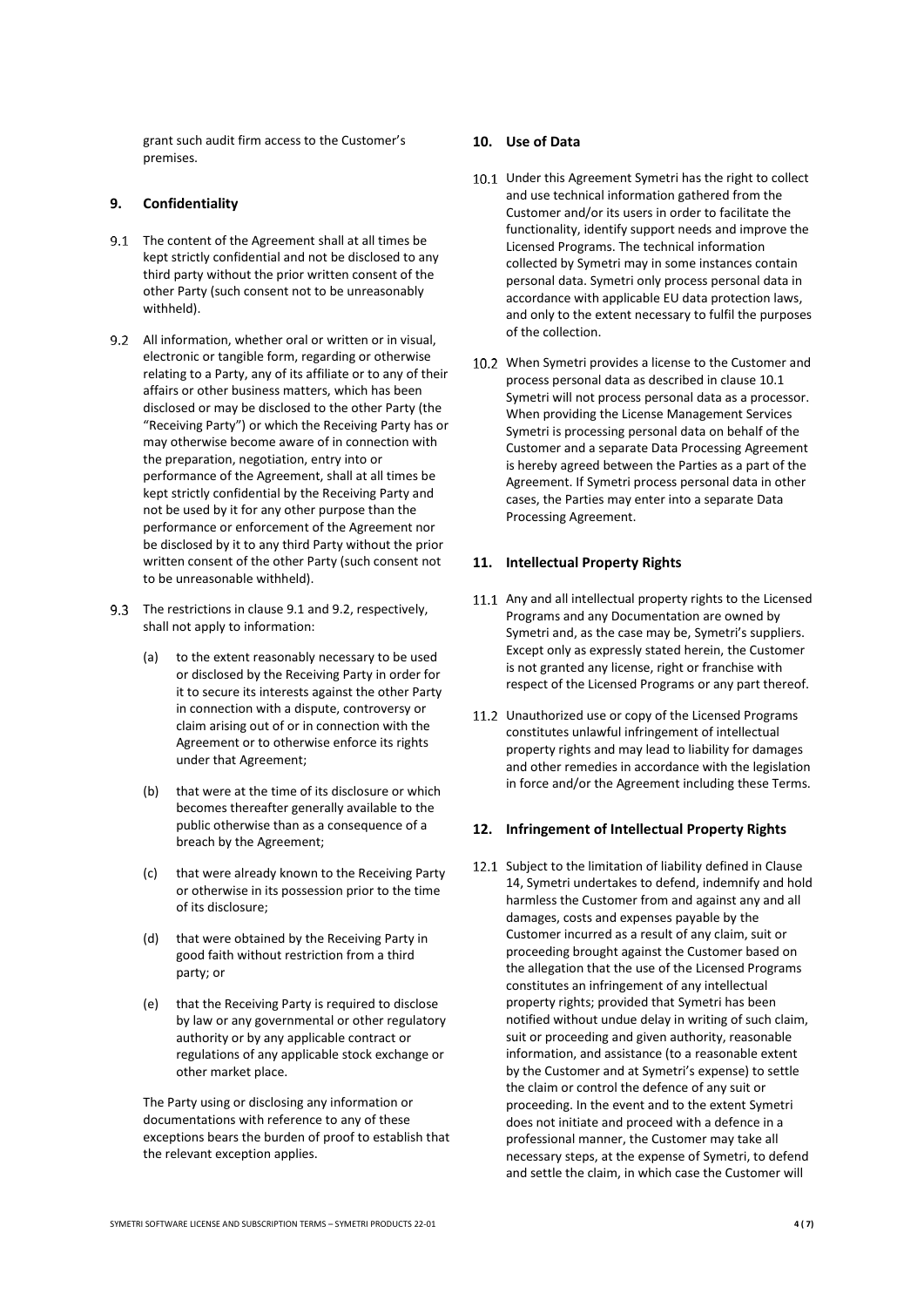inform Symetri in writing of any such legal actions taken. Before the Customer takes any such action it shall inform Symetri in writing and ensure Symetri is given time to initiate a defence.

- <span id="page-4-0"></span>12.2 If the Licensed Programs becomes, or in Symetri's opinion is likely to become, the subject of any such claim, suit or proceeding as referred to in clause [12.1,](#page-3-3) Symetri shall, at its option and expense, either:
	- (a) procure for the Customer the right to continue to use the Licensed Programs in accordance with the Agreement;
	- (b) replace the allegedly infringing parts of the Licensed Programs with non-infringing equivalents;
	- (c) modify the Licensed Programs so that it becomes non-infringing without detracting from function or performance; or
	- (d) if in Symetri's opinion none of the possibilities set out above are commercially feasible, terminate the Agreement and take back the infringing Licensing Programs and reimburse the license fee to the Customer, with a deduction of a reasonable sum in respect of the Customer's use of the Licensed Programs to the date of termination.
- 12.3 The obligations set forth in clauses [12.1](#page-3-3) an[d 12.2](#page-4-0) shall not apply if the claim is caused by, or results from:
	- (a) the Customer's combination or use of the Licensed Programs with software, services, or products developed by the Customer or third Parties, if the claim would have been avoided by the non-combined or non-modified or independent use of the Licensed Programs;
	- (b) modification of the Licensed Programs according to Customer's specification or by anyone other than Symetri if the third party claim would have been avoided by use of the unmodified Licensed Programs;
	- (c) the Customer continues the allegedly infringing activity after being notified thereof or after being provided modifications or replacements that would have avoided the alleged infringement; or
	- (d) the Customer uses or has used the Licensed Programs in a manner not in accordance with the Agreement or Symetri's written instructions.
- 12.4 The remedies set forth above shall be the Customer's sole and exclusive remedies in case of a claim as referred to in clause [12.1.](#page-3-3)
- 12.5 The Customer shall indemnify and hold harmless Symetri from and against any and all damages, costs and expenses (including reasonable fees of attorneys and other professionals) incurred as a result of any

claim, suit or proceeding brought against Symetri based on the allegation that the Customer's use of the Licensed Programs constitutes an infringement of any third party rights , including but not limited to, if such claim results from:

- (a) the Customer's combination or use of the Licensed Programs with software, services, or products developed by the Customer or third parties or based on the Customer's specification, if the claim would have been avoided by the non-combined or non-modified or independent use of the Licensed Programs;
- (b) modification of the Licensed Programs according to Customer's specification or by anyone other than Symetri if the third party claim would have been avoided by use of the unmodified Licensed Programs;
- (c) the Customer continues the allegedly infringing activity after being notified thereof or after being provided modifications or replacements that would have avoided the alleged infringement; or
- (d) the Customer uses or has used the Licensed Programs in a manner not in accordance with the Agreement or Symetri's written instructions.

#### <span id="page-4-1"></span>**13. Limited Warranty**

- 13.1 Symetri warrants for a period of one (1) year after delivery to the Customer, that the Licensed Programs, when used in accordance with any Documentation and in accordance with Symetri's instructions, will operate and perform substantially in accordance with any provided specification and any Documentation.
- 13.2 In case of defects for which Symetri is liable Symetri shall at its own option, either a) provide an update, new version or rectify the defect in accordance with clause [3,](#page-1-0) b) replace the Licensed Programs with nondefect software; or c) refund the license fee received from the Customer for the defect Licensed Program. In order to be valid, claims for defects shall be made in writing as soon as the defect is discovered and at latest as stipulated in a separate support agreement between the Parties.
- 13.3 Symetri is not liable for defects that are wholly or partly caused by the Customer, its personnel, or the computer environment used by the Customer, or wholly or partly a result of incorrect or altered conditions for the Licensed Programs or any Documentation.
- 13.4 The remedies set forth above shall be the Customer's sole and exclusive remedies in case of any breach of warranties as referred to in this claus[e 13.](#page-4-1)
- 13.5 The Customer assumes full responsibility for its use of the Licensed Programs and any information entered, used and stored therein as well as for ensuring that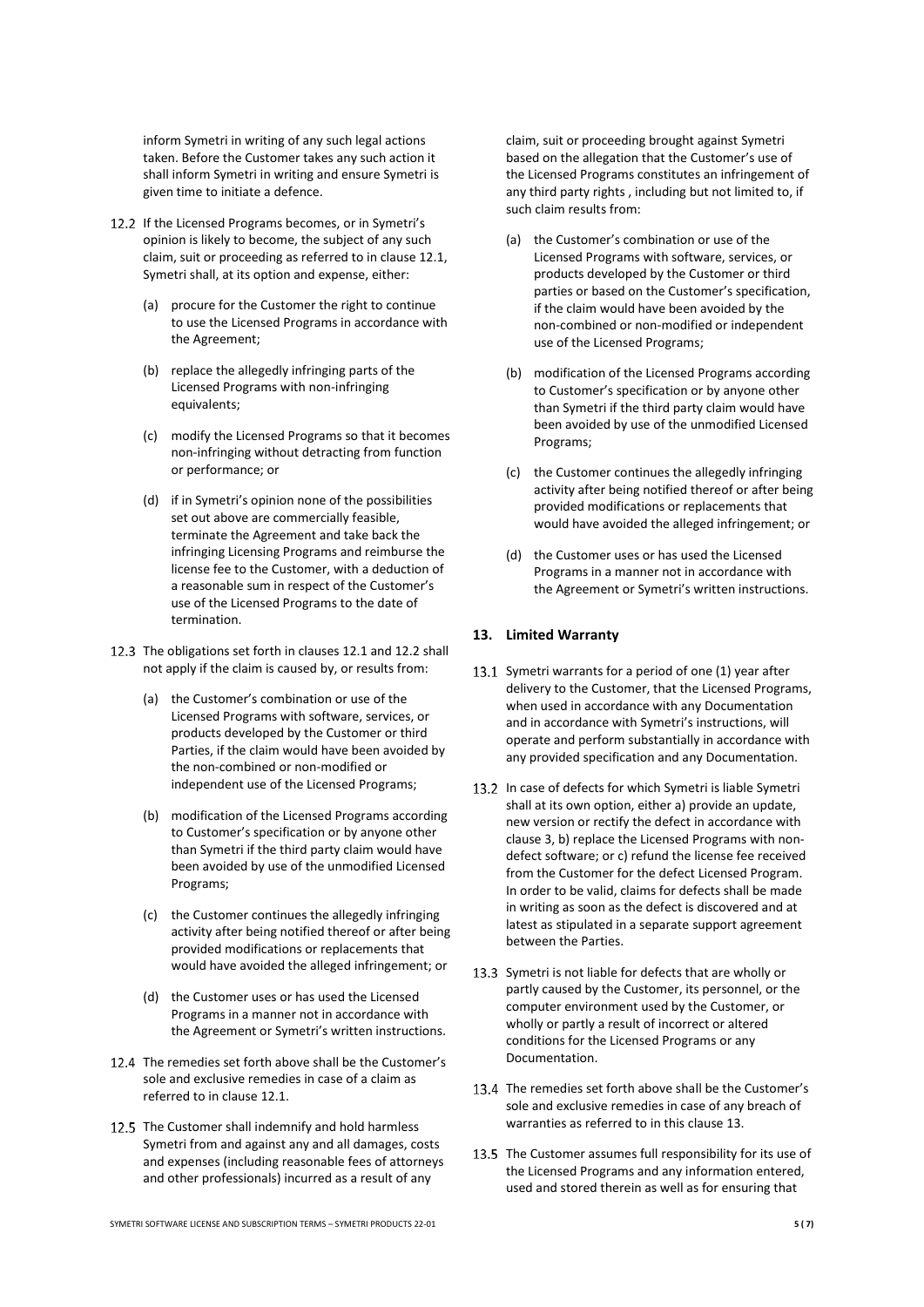data is not inadvertently modified, deleted, destroyed or disclosed, and for the accuracy and integrity of the results of using the Licensed Programs. Symetri assumes no responsibility for the Customer's negligence or failure to take adequate measures to protect data from modification, deletion, destruction or disclosure.

13.6 The Customer is solely responsible for determining the appropriateness of using the Licensed Programs and any Documentation and assumes any risks associated with its exercise of permissions under this license.

#### <span id="page-5-0"></span>**14. Limitation of Liability**

- <span id="page-5-1"></span>14.1 Either Party shall in no event be liable for (i) any indirect, incidental, special, consequential, punitive or tort damages, nor (ii) for any loss of use or data, or production or for lost profits, savings or revenues of any kind (whether direct, indirect or consequential); no matter what theory of liability, even if the Party has been advised of the possibility of such damages. In addition, in no event shall Symetri's total liability for all damages, losses and causes of action exceed an amount equivalent to the lowest of a) the amount paid or payable by Customer to Symetri for the type of service or product causing the damage, loss or cause of action during one (1) year preceding the time of the event causing such damage, loss or cause of action, and b) EUR 100 000.
- <span id="page-5-2"></span>14.2 Any claim for compensation of any kind towards Symetri shall be notified to Symetri without undue delay and at latest three (3) months after the relevant service or product was delivered by or from Symetri, unless a specific warranty given prescribe a longer period.
- 14.3 The limitation of liability set forth i[n 14.1](#page-5-1) an[d 14.2](#page-5-2) does not apply in case of willful misconduct or gross negligence.
- 14.4 For the avoidance of any doubts, Symetri assumes no liability what so ever in relation to third party services or third party software programs, or the Customer's use thereof.

# **15. Force Majeure**

If and to the extent that either Party's performance of its obligations under the Agreement is impeded or made unreasonably onerous by circumstances beyond its reasonable control that it could not reasonably expected to have taken into account at the time the Agreement was entered into, or to have avoided or overcome the effects of, such Party shall be released from liability in damages and any other penalties for delay in performing or failure to perform such obligations.

#### **16. Term and Termination**

16.1 The Agreement and the license rights granted thereunder shall be effective as follows.

> *When the Customer is renting the license:* an initial term of one (1) year unless otherwise is agreed between the Parties in writing. Unless terminated by either Party giving the other Party at least three (3) months written notice, the Agreement shall thereafter continue in effect until further notice with the same notice period.

*When the Customer has purchased the license:* as long as the Customer uses the Licensed Product.

- 16.2 Symetri may terminate the Agreement with immediate effect if the Customer fails to comply with any terms and conditions of the Agreement, including these Terms.
- 16.3 If the Agreement is terminated any rights granted to the Customer pursuant to the Agreement shall automatically cease and the Customer shall cease any and all use of the Licensed Programs.
- 16.4 Without prejudice to any remedy it may have against the other Party for breach or non-performance under the Agreement, either Party shall have the right to terminate the Agreement with immediate effect:
	- (a) if the other Party should commit or permit a breach or non-performance of material importance to the other Party and should fail to remedy such breach or non-performance within 30 days after receipt of written notice; or
	- (b) if the other Party should enter into liquidation, either voluntary or compulsory, or become insolvent or enter into composition or corporate reorganisation proceedings or if execution be levied on any goods and effects of the other Party or the other Party should enter into receivership.

Notice of termination shall be given without undue delay after the circumstance constituting the breach was or should have been known to the aggrieved Party.

16.5 The provisions contained in the Agreement that are express or by their sense and context are intended to survive the termination of the Agreement, shall so survive, including but not limited to clauses [9](#page-3-4) (Confidentiality) [14](#page-5-0) (Limitation of liability) an[d 18](#page-6-0) (Disputes and governing law) in these Terms.

# **17. Miscellaneous**

17.1 Symetri's waiver of any of its rights or remedies under the Agreement must be in writing and duly executed by Symetri. No single or partial waiver of any such